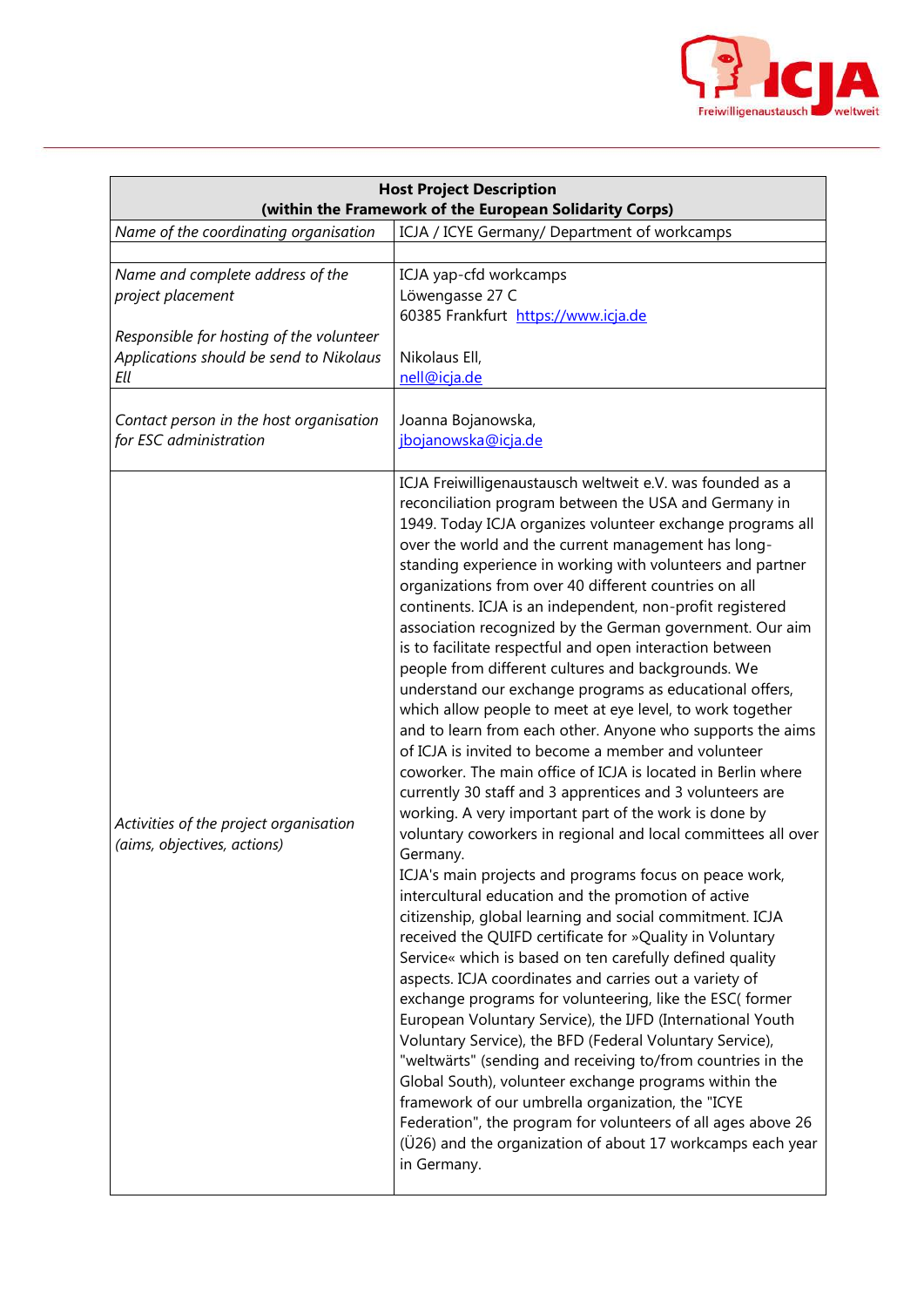|                                                             | <b>SOLIDARITY ACTION for INCLUSION-"Promoting peace</b>      |
|-------------------------------------------------------------|--------------------------------------------------------------|
|                                                             | through international workcamps"                             |
|                                                             | "yap-cfd workcamps" is part of ICJA and offers by its        |
|                                                             | workcamps a lot of opportunities for young volunteers:       |
|                                                             | You can gain international friendship                        |
|                                                             | You can experience interesting projects by supporting        |
|                                                             | them with your talents and work                              |
|                                                             | You can learn how to live and work within an                 |
| <b>SUMMARY European Solidarity Corps</b><br>Project         | international group                                          |
|                                                             | You can experience diversity and have lots of fun            |
|                                                             | interacting with people from all over the world              |
|                                                             | As part of the peace movement, we want to strengthen the     |
|                                                             | foundations for peaceful communities by enabling the         |
|                                                             | dialogue between young people about the future of our        |
|                                                             | planet as well as fostering their active citizenship and     |
|                                                             | democratic values. We stand for the common values of         |
|                                                             | freedom, solidarity, tolerance and non-discrimination.       |
| Description of the community the project                    | <b>Frankfurt</b>                                             |
| is situated in                                              | District Bornheim                                            |
|                                                             | ICJA office for workcamps                                    |
|                                                             | There are lots of opportunities to learn about international |
| Description of the tasks of the<br>volunteer in the project | volunteering:                                                |
|                                                             | Main area of tasks will be managing the registrations and    |
|                                                             | supporting the placement of international volunteers in ICJA |
|                                                             | workcamps abroad and in Germany.                             |
|                                                             | The general tasks will also include:                         |
|                                                             | getting to know general working routine in the office        |
|                                                             | administrative work in a workcamp organisation               |
|                                                             | communicating with international partners and                |
|                                                             | volunteers                                                   |
|                                                             | assisting with promotion of our program in social<br>media.  |
|                                                             | participating in national camp leader training and           |
|                                                             | being camp leader in different workcamps                     |
|                                                             | documenting special projects (website, social media,         |
|                                                             | print, fotos)                                                |
|                                                             | learning how to use CMS system "typo 3" to update            |
|                                                             | the website                                                  |
|                                                             | supporting tasks in financial administration                 |
|                                                             | making use of databases and webtools                         |
| Required skills and interests of the<br>volunteer           | strong motivation to work in the project,                    |
|                                                             | ability to work independent and in a team                    |
|                                                             | strong interest in the topic, and the field of               |
|                                                             | workcamps and nonformal learning                             |